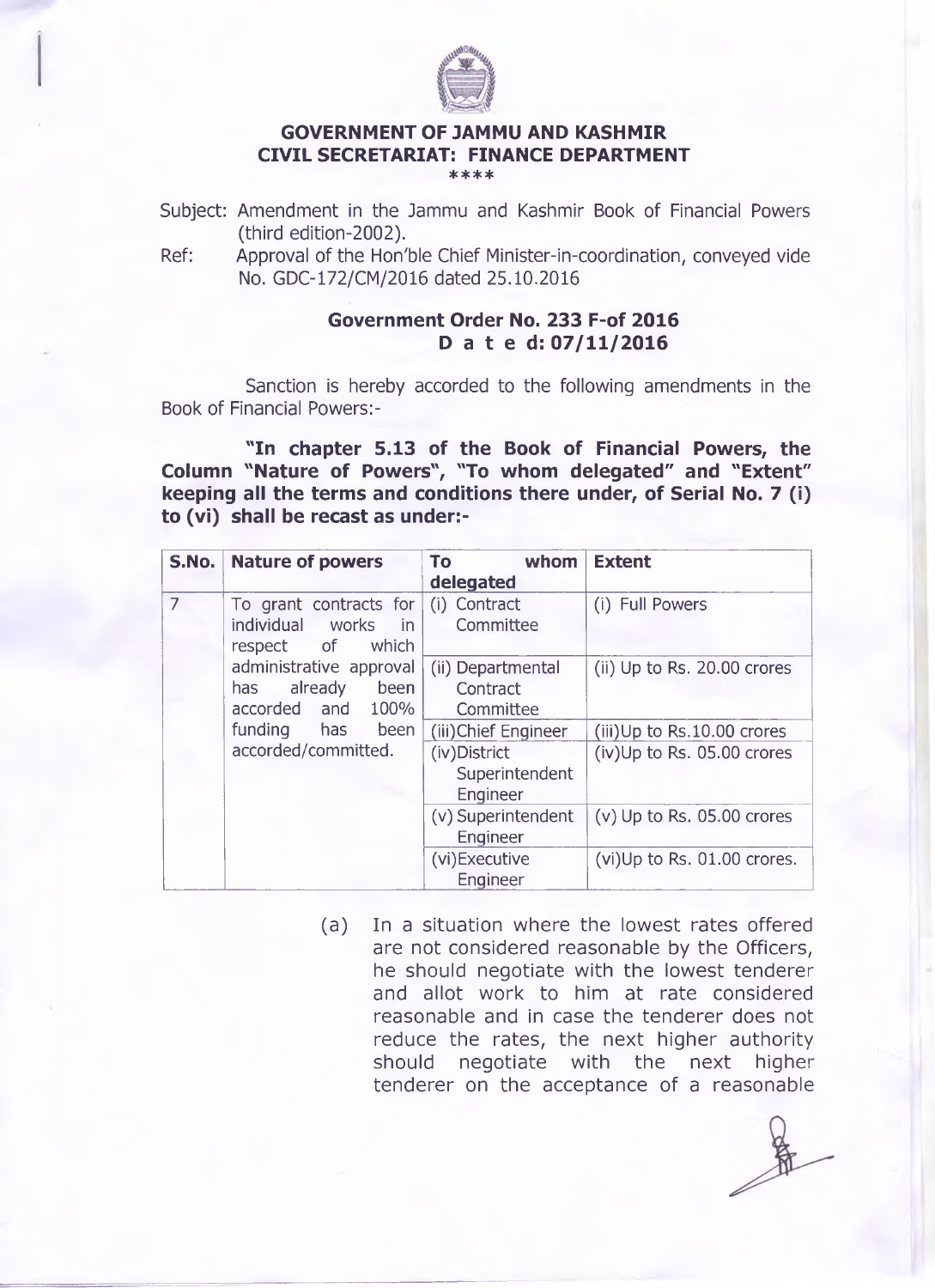rate by him failing which this authority may order invitation of fresh tenders. The orders of allotment of contract approved by Contract Committee should be issued by the Chief Engineer of the Department to whom the work pertains. In case of allotment of contracts on negotiation basis, order for allotment should be issued by Officer conducting the negotiation. In the case of allotment of contract to a contractor other than the lowest tenderer the allotment shall be decided by the Contract Committee up to financial limit of Rs.10.00 lacs and beyond that it should be referred to Government along with recommendations of the said Committee. In case of single tender for work, the acceptance thereof shall be within the competence of the next higher authority provided the rates are considered to be reasonable by the competent authority.

- (b) If a contract duly allotted is required to be cancelled the same be done by the next higher authority.
- (c) That the post of Chief Hospital Engineer is held by a regular deputationist Chief Engineer from PWD.
- (d) The Departmental Contract Committee for this purpose shall have the following constitution
- 1. Concerned Development Commissioner.
- 2. Chief Engineer of the concerned department.
- 3. Chief Engineer (Mech.) for such works as involve purchase of Mechanical Equipments.
- 4. Chief Engineer of Inspections, Quality control and Design.
- 5. Director Finance/Financial Advisor of the concerned department.
- 6. Representative from Industries & Commerce Department, not below the rank of Addl. Secretary.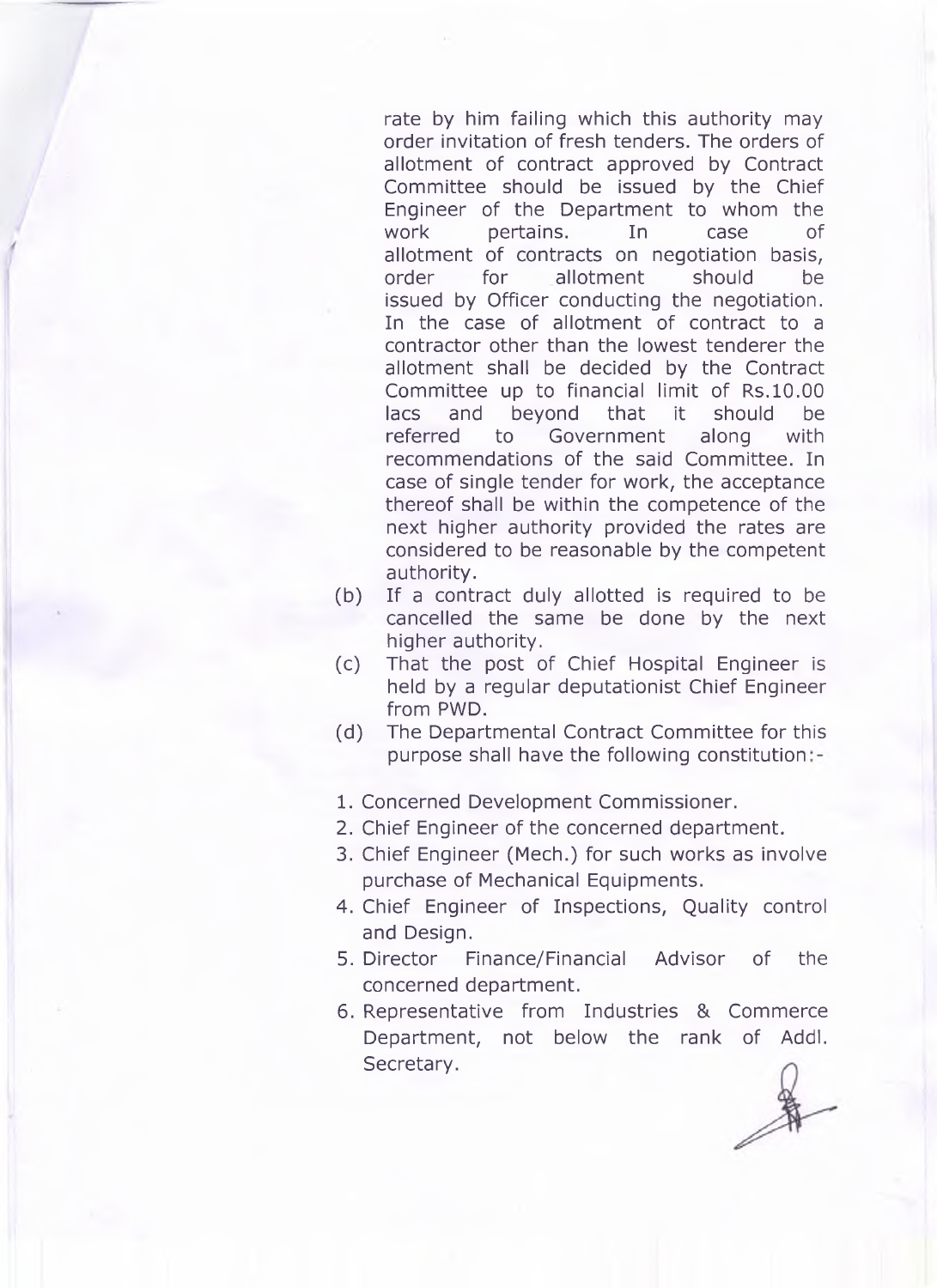(e) The next higher authority in case of single tender cases shall be as under:-

| <b>Authority</b>                | <b>Next higher authority</b>          |  |
|---------------------------------|---------------------------------------|--|
| <b>Executive Engineer</b>       | Superintending Engineer               |  |
| Superintending Engineer         | <b>Chief Engineer</b>                 |  |
| Chief Engineer                  | Departmental Contract Committee       |  |
| Departmental Contract Committee | <b>Contract Committee</b>             |  |
| <b>Contract Committee</b>       | Concerned Administrative Department." |  |

By order of the Government of Jammu & Kashmir.

## **Sd/- (Navin K. Choudhary), IAS, Commissioner/Secretary to Government. Finance Department.**

No.A/68(2001)-B- 653<br>Dated:07/11/2016

## **Copy to the:-**

- 1. Advocate General, J&K
- 2. Principal Resident Commissioner, 5-Prithvi Raj Road New, Delhi.
- 3. All Financial Commissioners.
- 4. All Principal Secretaries to Government.
- 5. Principal Secretary to Hon'ble Chief Minister.
- 6. Chief Electoral Officer, J&K Jammu.
- 7. All Commissioner / Secretaries to Government.
- 8. Secretary to HE the Governor.
- 9. Divisional Commissioner Kashmir/ Jammu.
- 10. Accountant General, J&K Srinagar/ Jammu.
- 11. Commissioner of Vigilance, J&K Srinagar.
- 12. Secretary to Chief Justice J&K High Courts Srinagar /Jammu.
- 13. Registrar General, J&K High Court Srinagar/ Jammu.
- 14. Director General, J & K Funds Organization.
- 15. Director General, Audit and Inspections
- 16. Director General, Budget.
- 17. Director General Accounts and Treasuries.
- 18. Director SKIMS & Ex-Officio Secretary to Govt..
- 19. All Head of Departments / Managing Directors/ Chief Executive of State PSU's / Autonomous Bodies.
- 20. Secretary J&K Public Service Commission.
- 21. All District Development Commissioners.
- 22. Joint Director Accounts & Treasuries / Funds organization Srinagar/ Jammu.
- 23. FA&CAO, Flood Control Organization Srinagar / Jammu.
- 24. Secretary, J&K Legislative Assembly/ Legislative Council.
- 25. Director Information J&K Srinagar / Jammu.